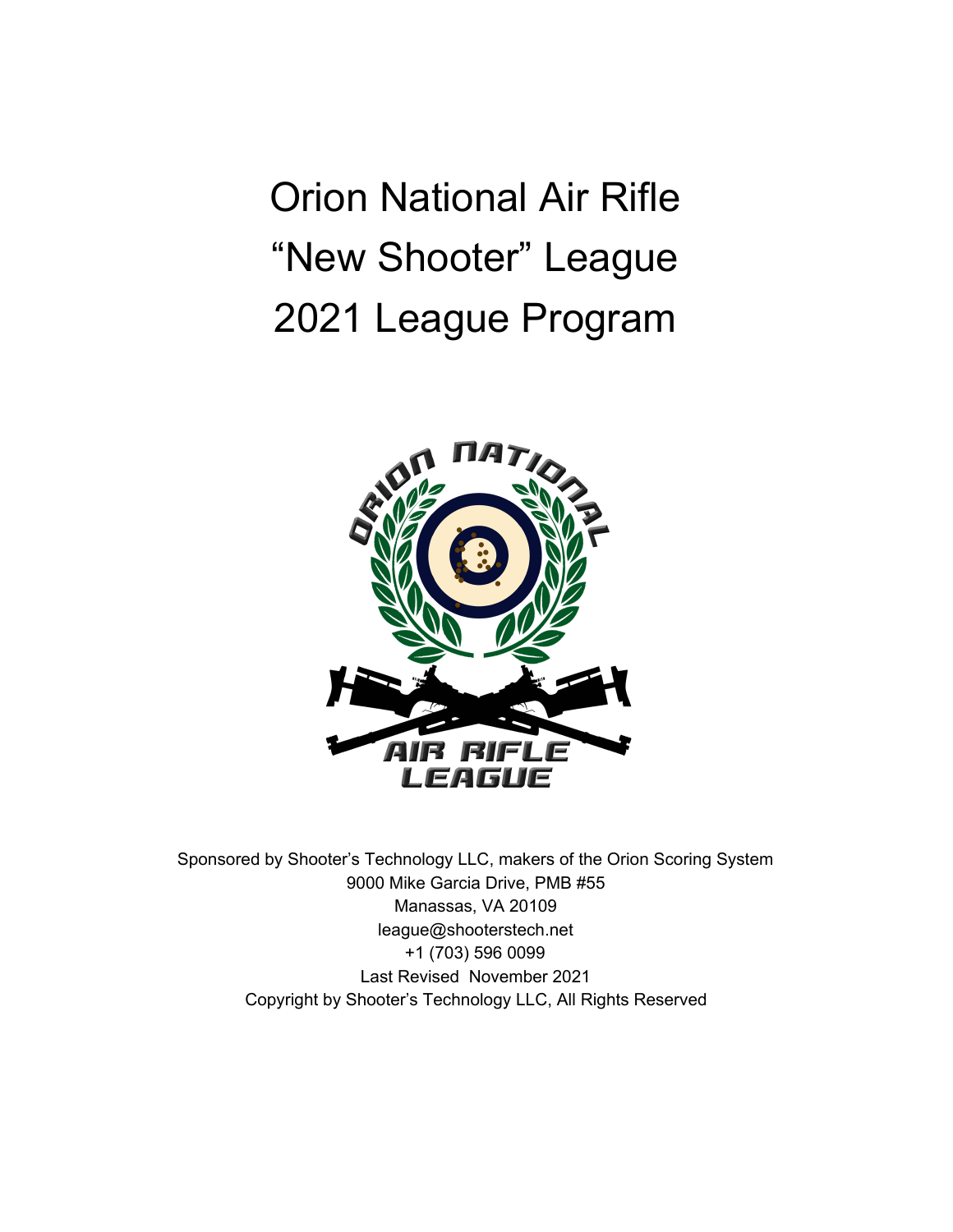# **Introduction**

#### Purpose

Orion's National Air Rifle "New Shooter" League (The League) is an offshoot of the National Air Rifle League intended for young athletes in their first year of competition. It seeks to create a bold competition format, allowing teams from throughout the country to compete virtually in an exciting, spectator-friendly league. Teams of "New Shooters," athletes in their first year of competition, will compete against each other in a 7 game, 11 week season. The League seeks to reward participation and improvement over competition. As a result all athletes will receive participation pins, and medals will be awarded to approximately 50% of the participating teams and athletes.

#### Important Dates for the 2021 Season

- Registration Deadline: 15 January 2021.
- Last Day to Withdraw from League: 15 January 2021.
- Preseason: 1 January through 24 January 2021.
- Coaches Meeting Webinar: The week of 18 January, exact date and time not yet set.
- Regular Season: 25 January 11 April 2021.

## Changes from 2020 Season

Due to the COVID-19 pandemic, and the expected disruption to teams' schedules, this season will include structural changes to accomodate. Please read this program in its entirety, even if you've participated in the League before. Changes include:

- Reducing the number of games from 8 to 7.
- Increasing the number of weeks from 10 to 11, with the 11th week reserved for rescheduled games only.
- For teams directly affected by COVID-19, we will try to reschedule existing games. If this is not possible, we will cancel affected games with teams credited with a forced bye week.

## COVID-19 Pandemic Precautions

Teams are encouraged to follow all safety guidelines set by the CDC, their state health department, and any local restrictions to slow and prevent the spread of COVID-19. This includes but not limited to:

• All athletes, coaches, and spectators wearing masks when in close contact with other individuals. Athletes who are actively in position and firing may remove their masks.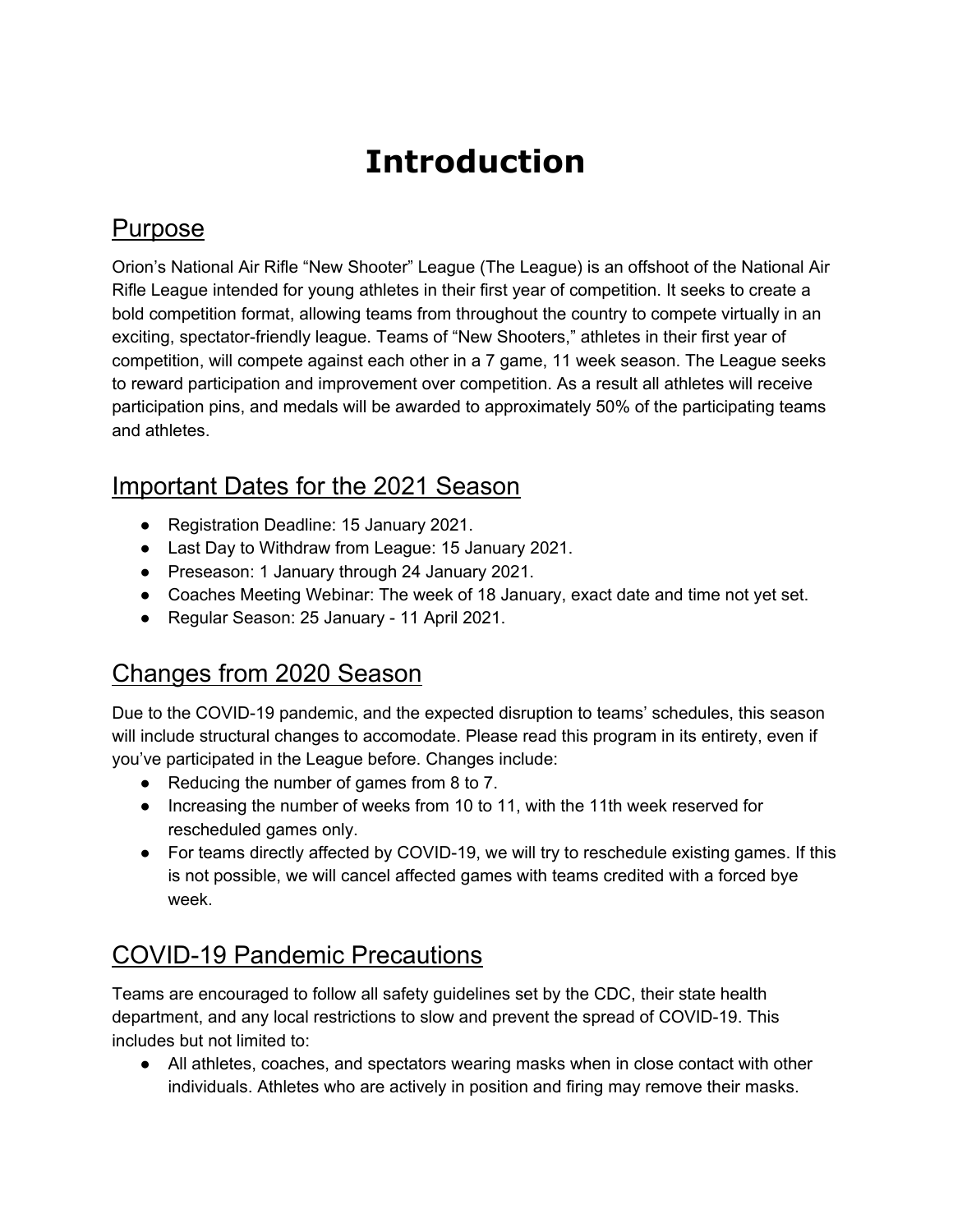- Maintain social distancing of at least 6 feet. This may include athletes firing on alternate firing points.
- Individuals isolating themselves, which includes not participating in any games if they have been exposed to another individual who has tested positive for COVID-19 or who has tested positive themselves.

### League Organization

The League is structured into teams, seasons, and games. A team consists of four or more Sporter air rifle athletes with a coach from a single school or club. A game is one competition between two teams. A complete season is all sets of games from all teams. The season lasts 11 weeks and each team competes in 7 games.

Each week during the season, teams will get scheduled to compete against one other team using dynamic scheduling. The goal of dynamic scheduling is to allow teams of near equal skill level to compete with each other each week. In this method, and as the league progresses, the top teams will compete against each other and the developing teams will compete against each other. Teams will be ranked according to their League Points, a combination of seasonal average and win-loss record.

Teams will compete each week from their home range unless specifically requested otherwise. Scores from each team will be merged on the Internet using Orion's Virtual Match technology. Results will be listed live online on Orion's Result Center.

The League will adhere to current National Standard Three-Position Air Rifle Rules except where clearly stated otherwise within this league program.

### Media Promotion

A key principle of The League is increasing the sport's spectator appeal. The League will achieve this through regular press releases and social media posts using common sport terminology. The terminology and makeup of the League was selected specifically to be understood by almost anyone, whether or not one is familiar with the sport. By raising awareness and familiarity, the goal is to increase the spectator appeal and excitement of the sport.

### Differences with National Air Rifle League

The National Air Rifle "New Shooter" League differs from the main National Air Rifle League in a few key areas.

• The New Shooter league is only open to athletes competing in their first year. Whereas the main National Air Rifle League is open to all high school age athlete regardless of competition experience.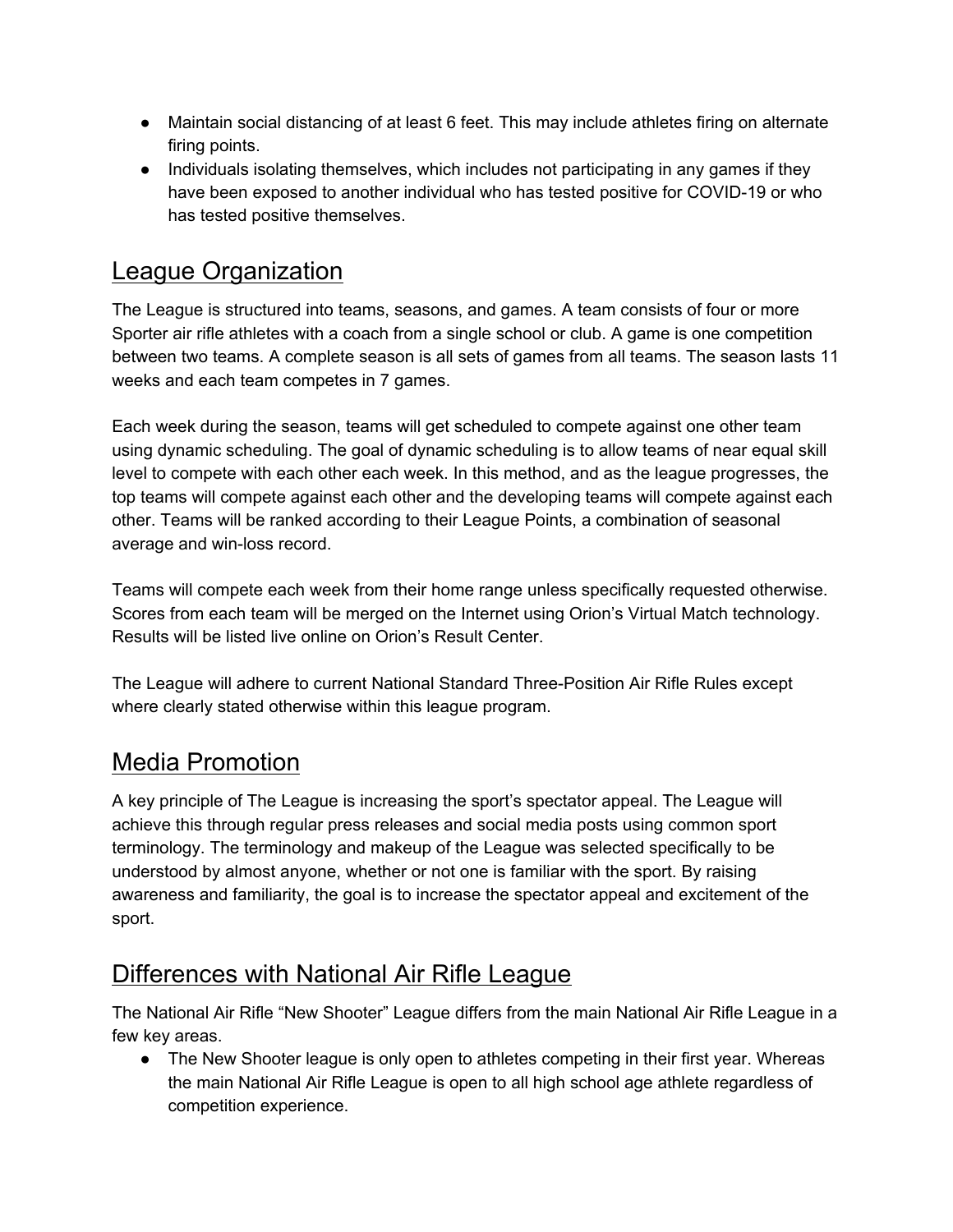- Teams are not split into conferences or skill based divisions. Instead, all teams compete in the same (single division) league.
- The New Shooter league is for Sporter athletes only.
- The New Shooter league just has a regular season, there is not a postseason tournament.
- Awards emphasis participation and improvement over competition.

# **Organization**

The League is structured into teams, seasons, and games. A team consists of four or more Air Pistol athletes with a coach from a single club. A game is one competition between two teams. A complete season is all sets of games from all teams. The season lasts 11 weeks and each team competes in 7 games.

### Club, School, and Team Member Requirements

All athletes must be in their first year of competitive marksmanship experience. For the purposes of the League this is defined as any athlete whose first air rifle or smallbore rifle competition was on or after 1 August 2020. Athletes who only competed in BB Gun, Air Pistol, or other shooting disciplines are still eligible to compete.

Team members must be active, participating members of the same club or school team. All athletes must be eligible to compete under the National Three-Position Air Rifle Rules (section 3.1). No all-star teams are allowed. A club or school may only enter one team in the League.

An athlete who may be eligible to compete for two teams, for example one JROTC program and one Junior Rifle Club program, may only compete for one of those teams. He or she must compete for only that team for the duration of the season.

The League is for Sporter class athletes only.

An eligible athlete may compete in both the 2020 National Air Rifle League and the 2021 "New Shooter" League.

As further described in the "Games" section, games will be scored using the "Best Four Count Teams" rule (rule 3.2.2). This means teams can have as many athletes compete in a game as they have eligible team members, but only the top four scores count towards the team's total. Teams with fewer than four team members for any given game may be given a Did Not Start (DNS).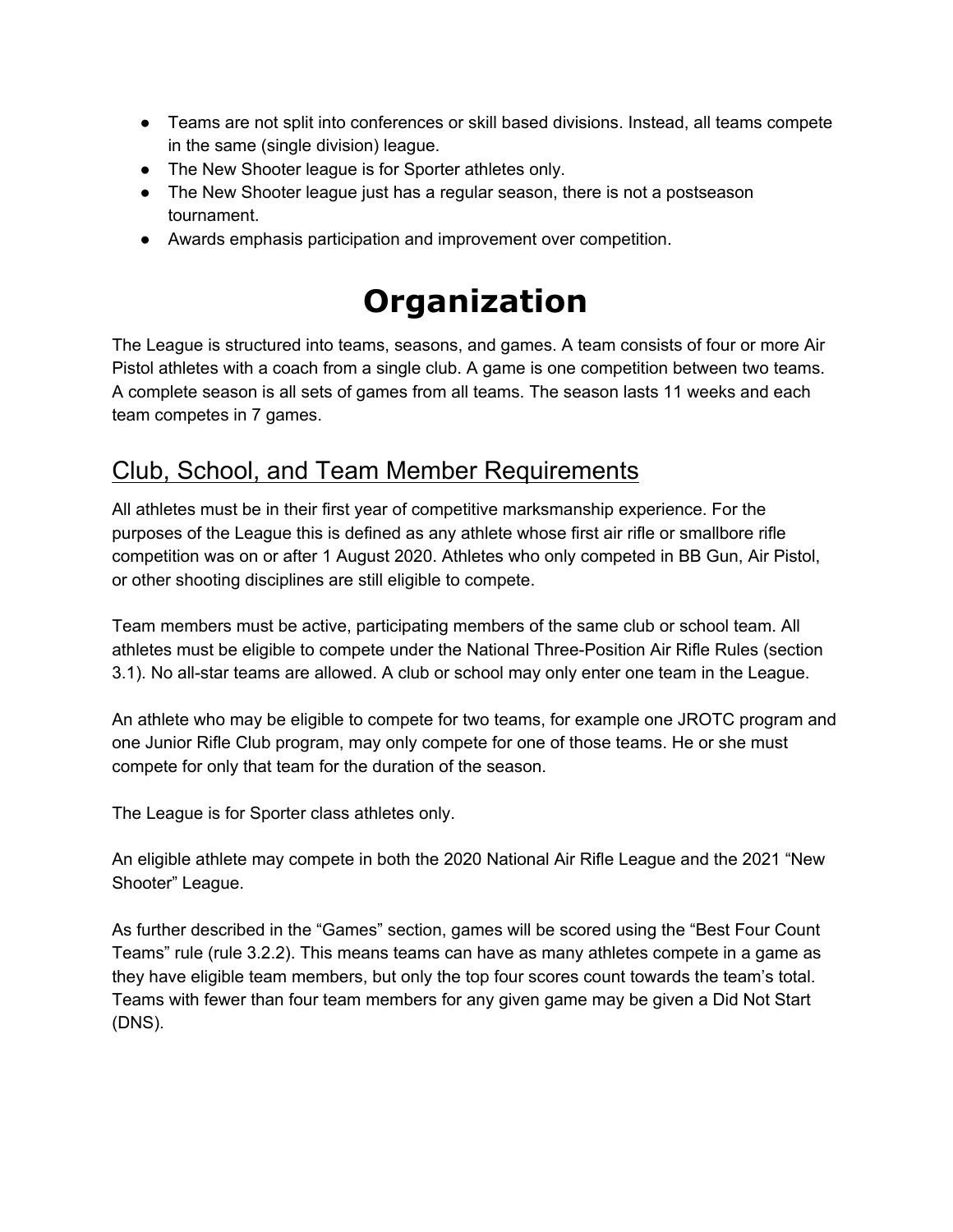#### Games

A "game" is when two teams compete against each other. Each team will shoot a 3x10 course of fire. Current National Standard Three-Position Air Rifle Rules will govern the conduct of each game, except where clearly stated otherwise within this league program. The winning team is the team with the highest sum of their top four athletes' scores, using the "Best-Four-Count-Teams" rule (rule 3.2.2). Each team may include as many eligible club members as they wish.

All scoring will be done electronically with Orion, Athena, or other approved Electronic Scoring Target systems, using decimal scoring. Manual methods of scoring and challenges are prohibited. All games, by default, will be virtual. This means each team will compete from their home range. Where geographically possible and the opposing coaches agree, games may be local. A local game is when both teams compete at the same time on the same range. In a virtual game, coaches from opposing teams are encouraged to coordinate their schedule so that both teams shoot the game at the same time. Please notify the League Administrator (league@shooterstech.net) one week prior to the game if the opposing coaches would prefer a local game instead of a virtual game.

With the permission of the League Administrator teams are permitted to use targets and scores shot during unrelated national level postals for their weekly game scores. For example, if a team is participating in the JROTC Postals, organized by the Civilian Marksmanship Program, a team may use the same targets shot during the postal for the league game that week.

If a team is competing in two games in a given week, which may occur if a game has to be rescheduled, the team coach must shoot the two games completely separately (e.g. shoot one 3x10 game on Tuesday, and one 3x10 game on Thursday). Coaches may not, under any circumstances, shoot one course and count its score for more than one game.

#### Deadline to Turn In Scores

Teams have the full calendar week, defined as Monday through Sunday, to shoot and submit their scores to Orion. Teams are encouraged to submit their scores before Saturday at 4:00 EST. This is Orion's telephone support closing time, if a team needs assistance with Orion they will not be able to contact support after this time.

- Team scores submitted after midnight Sunday EST will not be counted towards the game's outcome. Teams instead will be given a Did Not Start (DNS).
- Team coaches are responsible for submitting their team scores before the deadline and verifying the scores were submitted successfully.
- The League Administrator may allow teams scores submitted after the midnight Sunday EST deadline to count towards the team's season average. May further be used to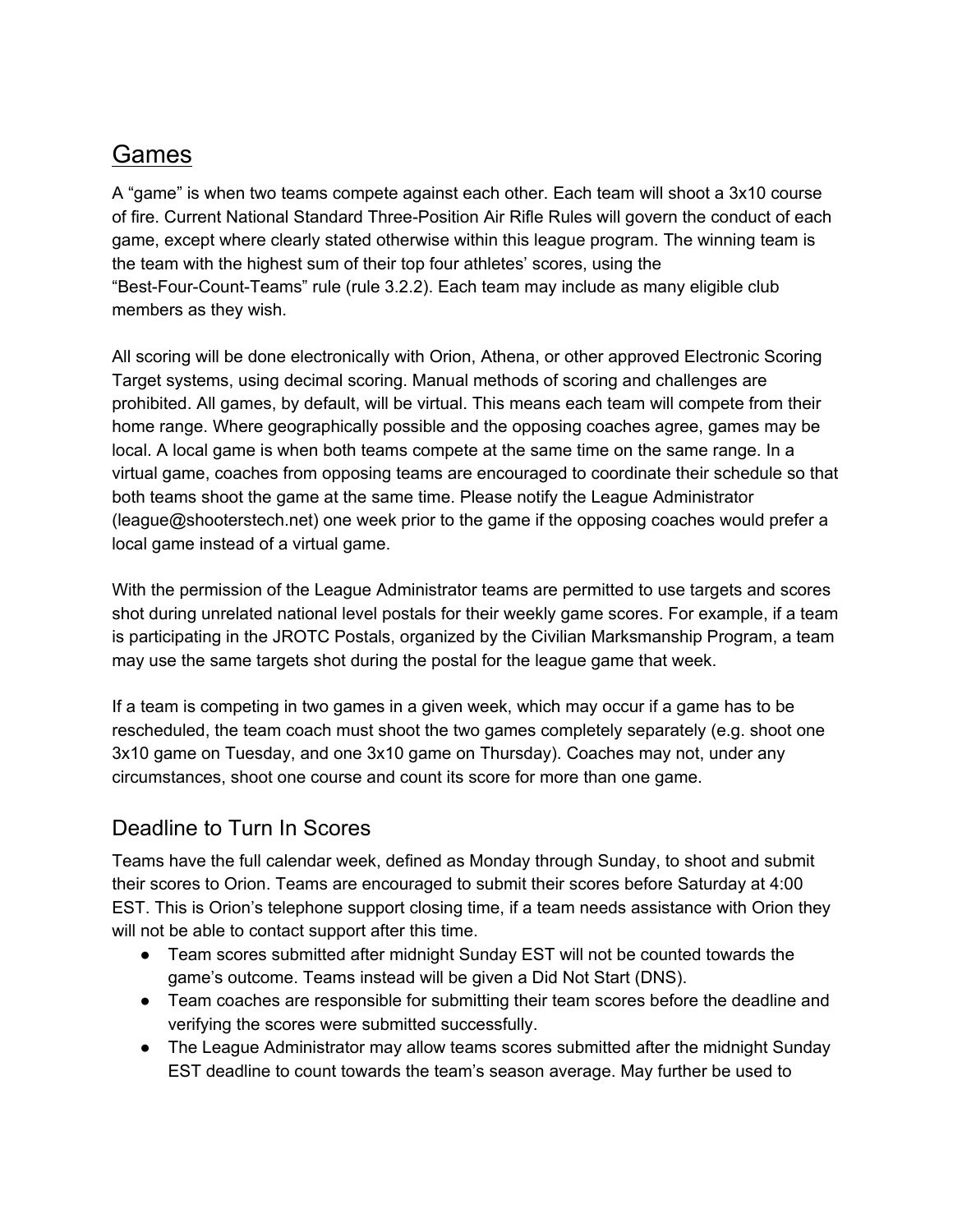change a DNS to a LOSS, but will not be used to change a DNS to a WIN regardless of the score.

Teams who are unable to shoot their game during the scheduled week for circumstances beyond their control (e.g. a weather emergency, COVID-19) should contact the League Administrator as soon as possible so alternative scheduling can be made.

#### Range Command Script

Teams will be provided a written script to follow to include instructions for running a League game. Teams using Athena will use the script integrated with Orion and displayed on the athlete monitors. These scripts are to help ensure all teams conduct their games under similar conditions and according to the rulebook.

#### Target Integrity Check

Targets will be periodically reviewed, checking for correct scoring and correct application of penalties. In each instance that scoring is done improperly the League Administrator will correct the score on the target and may access an additional 2 point penalty.

#### Media Production During Games

Teams are encouraged to use audio and visual media production during each game to help improve the quality and excitement of each game. Media production includes:

- Displaying the online scoreboard on a large TV or projector during the competition.
- Announcing the names of athletes who shot a personal best after the game's conclusion.

### Season Format

The League's Season is the complete set of games and composes of a preseason and regular season. There is one season per year.

- The preseason is an optional but recommended competition for all teams. It consists of a single-game course of fire amongst all teams. Its purpose is to allow teams to practice competing in the league in a non-counting game. All teams will be entered into the pre-season once. On request teams may compete in the preseason multiple times. The pre-season competition lasts from 1 January through 25 January 2021.
- Each team will compete in the regular season. The regular season is 10 weeks long, with an optional 11th week, where each team will compete in 7 games. Each week during the season, teams will get scheduled to compete against one other team, with three bye weeks built into the schedule (for the regular 10 week season). The 11th week is reserved exclusively for rescheduled games.
- The regular season is scheduled dynamically so that teams compete against other teams with similar rankings throughout the season. Teams are ranked by their League Points, a combination of seasonal average and win-loss record.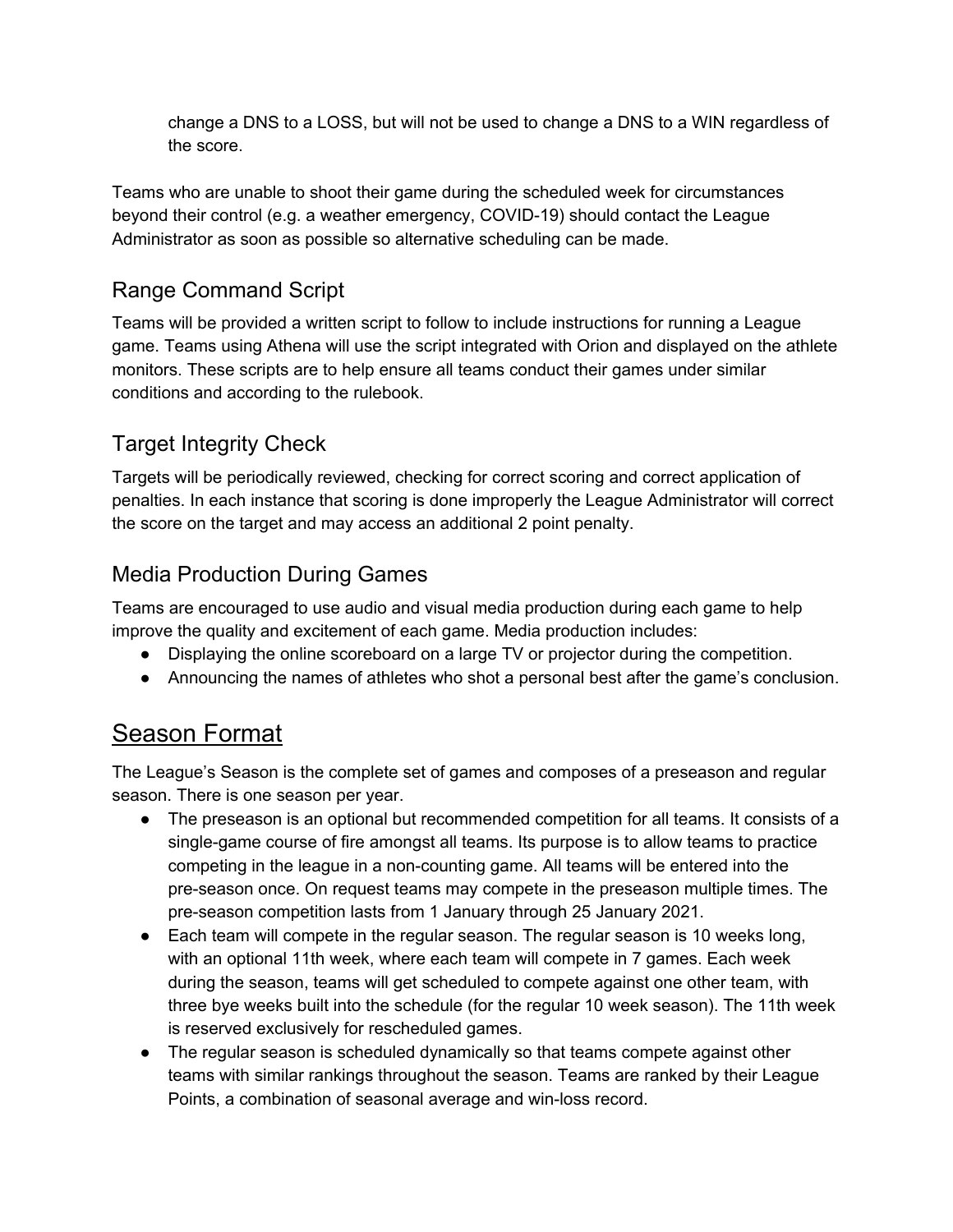• There is no postseason.

#### Regular Season Scheduling

Games will be scheduled dynamically throughout the regular season. The goal of dynamic scheduling is to allow teams of near equal skill level to compete with each other each week.

In general, each week during the regular season, the League Administrator will announce the games for the following week. This will allow teams to know who they are competing against and if they have a bye week.

The first two weeks of the league (the first two games) games will be scheduled randomly. The first two weeks' schedule will be announced one week prior to the start of the league.

After the first week (the first game is completed), the League Administrator will schedule games for the third week. After the second week (the first two games are completed), the League Administrator will schedule games for the fourth week. This pattern of scheduling games will continue throughout the regular season.

Scheduling, after the first two games, is done in such a way that teams of near equal skill level are squadded against each other. "Near equal skill level" is based on the team's ranking (team ranking score, see below for details) at the time the scheduling is done. To encourage diversity of scheduling, the degree of near equal skill level will be more broad at the beginning of the season, and then tighten up towards the end.

Other factors will influence scheduling, including the following:

- An odd number of teams may force the League Administrator to give a team a "forced bye week."
- Teams that have requested bye weeks will not be scheduled.
- Two teams may compete against each other more than once during the season; however, no two teams will be scheduled to compete against each other in successive games.
- Teams may request to compete against a specific team on a specific week.
- Any team that has two consecutive Did Not Start (DNS) or two Disqualification (DSQ) will be considered dropped from the league and will no longer be scheduled for future games.

All teams will be given at least three bye weeks for the regular 10 week season, and they may request when their bye weeks will take place. Initially no team will be scheduled to compete in the 11th week of the season. However, teams may get scheduled for this week if a previous game has to be rescheduled.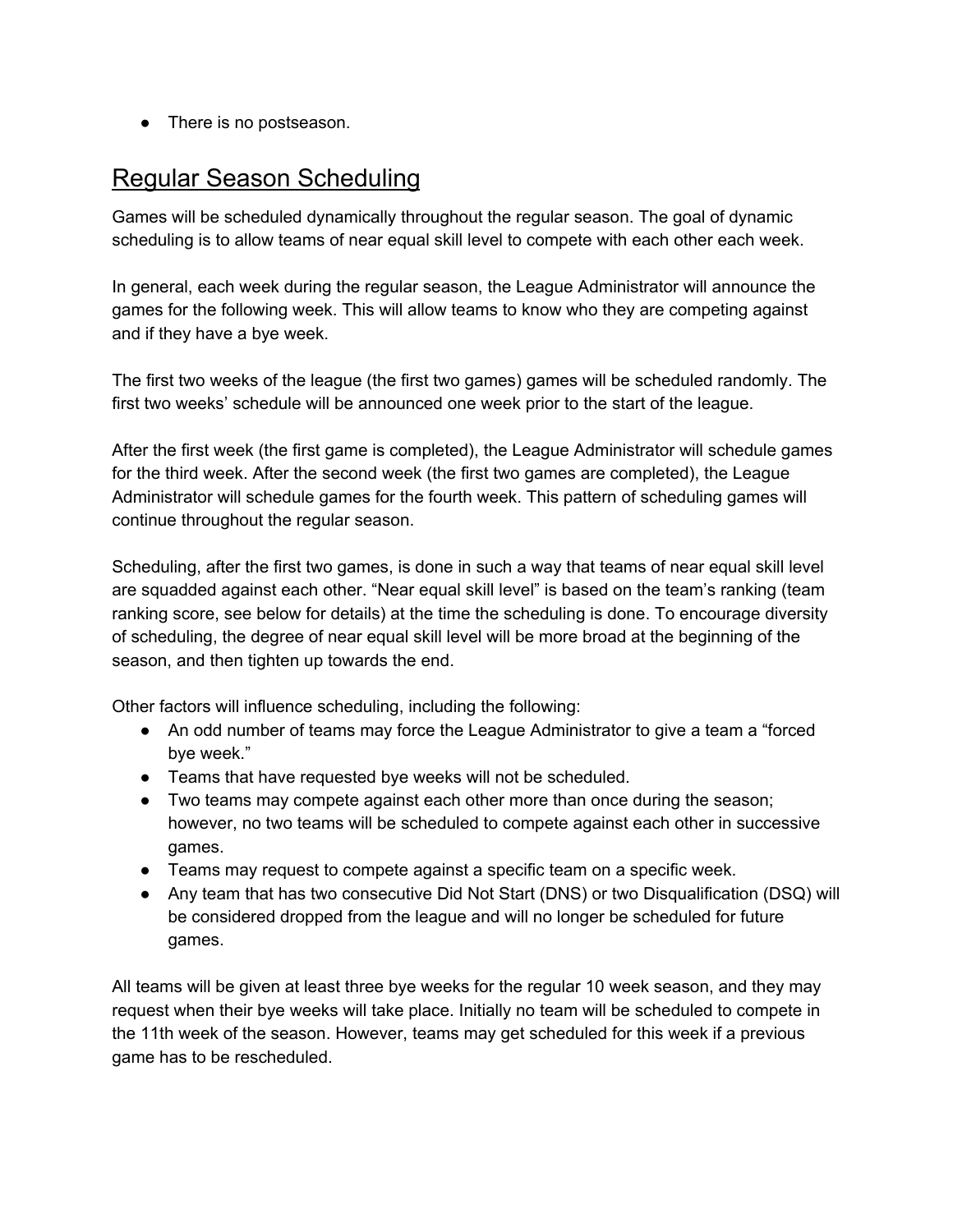Teams may request more than three bye weeks during the regular season. Doing so puts the team at a disadvantage as this limits the number of "win points" they can earn contributing to their team ranking score.

A "forced bye week" is when the League Administrator has to give a team a bye week during the season beyond their guaranteed bye weeks, or one more bye week than requested. If this happens, it will happen towards the end of the season.

The forced bye week rule also applies to teams who can not compete due to exceptional events beyond their control, such as a cancelled game caused by a natural disaster or COVID-19.

All bye week requests must be submitted one week prior to the start of the season. The league Administrator may not be able to fulfill bye week requests received with insufficient time.

The COVID-19 pandemic is tragic and unpredictable. Unfortunately, it is expected to cause many schedule disruptions, most of which will be without warning. As it is important that teams take all necessary precautions to remain safe, no team will be penalized if they are unable to participate in a scheduled game. In the event a team is affected by COVID-19 please contact the League Administrator as soon as possible. The League Administrator will first try to provide an opportunity for teams to participate by rescheduling existing games. However, if this is not possible existing games may be cancelled, with teams credited with a forced bye week. Teams with unscheduled games that will not be able to be scheduled, will be credited with forced bye weeks.

#### League Point Calculation during Regular Season

During the regular season teams will be ranked according to their League Points a combination of seasonal average and win loss record.

A team's League Points is equal to their seasonal average plus:

- 10 points for each win they have earned.
- 0 points for each loss.
- 5 points for each "forced bye week."
- -10 points for each DNS.
- -40 points for each DSQ.

For example, if a team average is 880 and has a 5 - 3 record (with no DNSs), their team ranking score is  $880 + 5 * 10 = 930$  (five wins times 10 points for each win).

Tie-breaking between teams of equal team ranking score, will be as follows:

- The team with the highest number of wins.
- The team with the highest game score from any game during the regular season.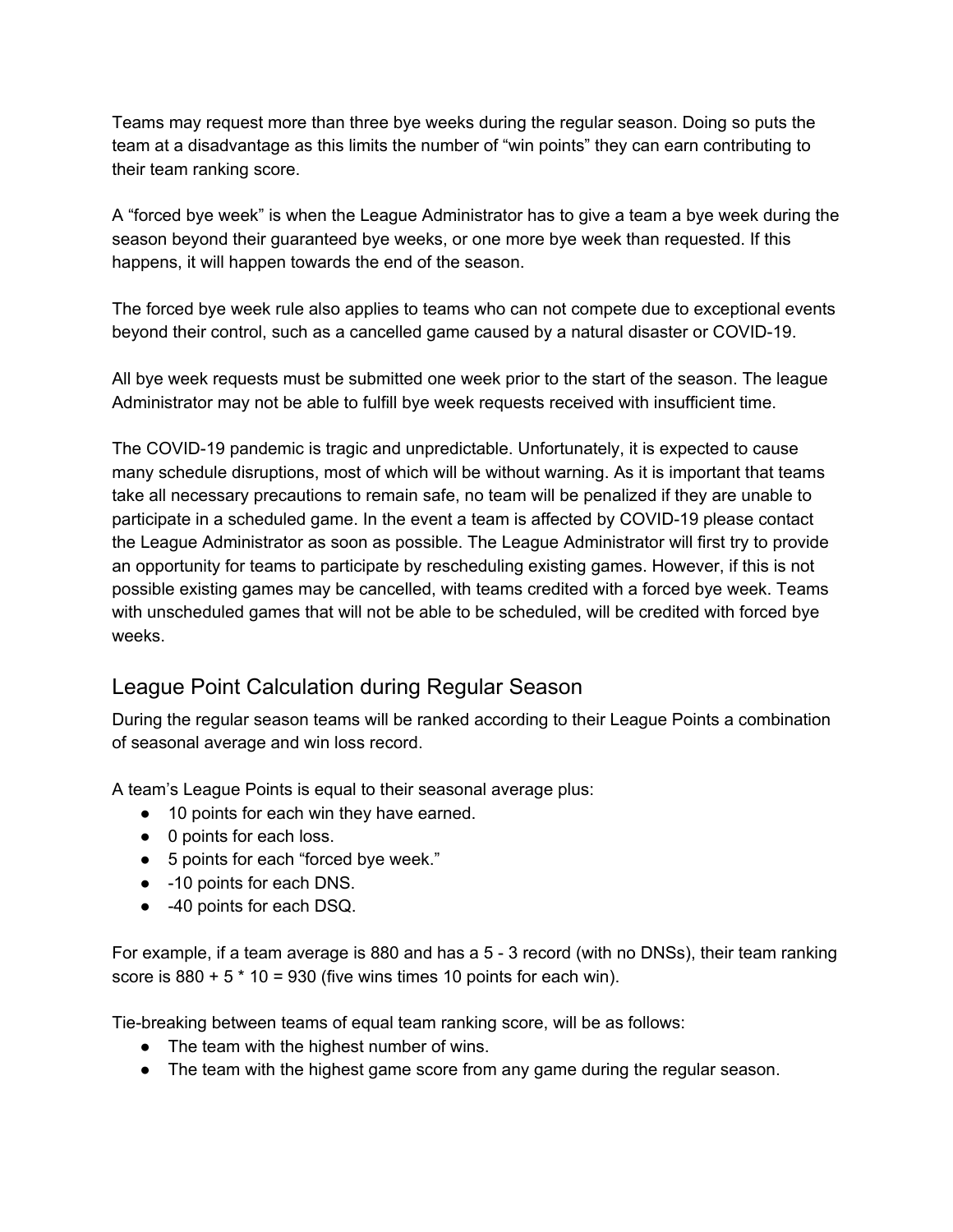• The team with the second highest game score, then third highest, then fourth highest, and so on, from any game during the regular seasons until the tie is broken.

# **Team Registration and Fees**

#### **Registration**

All schools or shooting clubs located in the United States, its territories, or department of defense schools are eligible to compete in The League. Teams outside the United States may compete with the permission of the League Administrator.

Teams may register by completing the entry form at the end of this document or online at www.national-leagues.com. Schools and clubs are allowed to submit one team registration in the Precision discipline and one team registration in the Sporter discipline.

Registration is open until 15 January 2021.

Teams may withdraw from the League, with a full refund, until 15 January 2021. After this time withdrawing from the league is impossible and no refunds will be given.

Please note there is a separate registration for the main National Air Rifle League that takes place each Fall.

All team names must directly reference the school or club they represent. JROTC teams will use the school's name followed by "JROTC" service reference, for example "West Potomac NJROTC." Non-JROTC high school teams will use the school's full name, for example "Robinson High School." 4-H teams will use the county they represent followed by "4-H," for example "Fairfax County 4-H."

A team coach must be listed for each team. They will be the designated point of contact for the team and be responsible for submitting scores to Orion for each game.

Team coach contact information will be shared between all coaches. This information is provided to allow coaches to promote sportsmanship and communicate with each other for the sole purpose of the league. Coaches are encouraged to contact their opposing team each week to wish them luck, and congratulate them on winning as appropriate.

By entering the league the team coach is giving the League Administer permission to contact them for the purpose of conducting the league in the current season, and promoting the league for future seasons.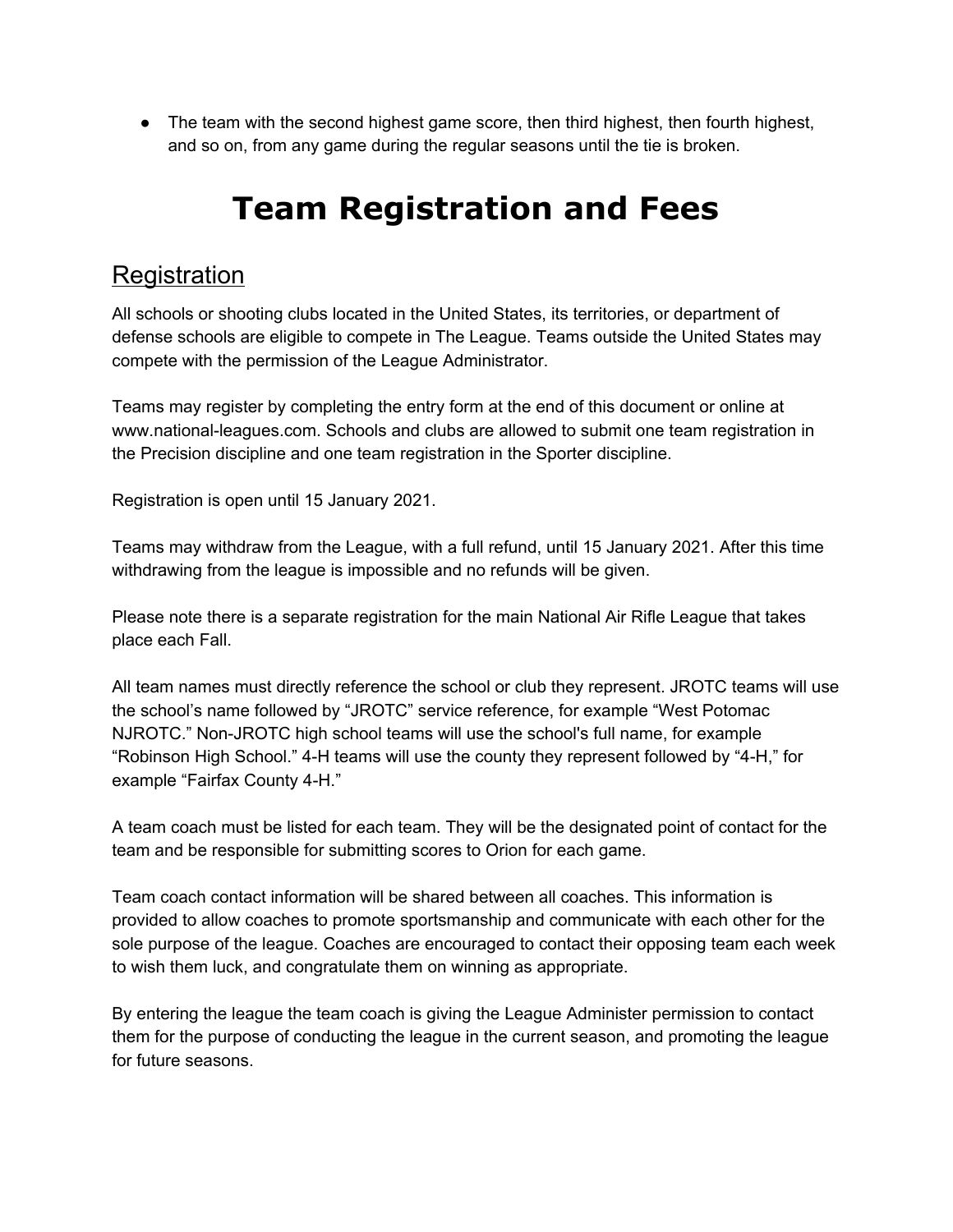A team photo is required from each team at the start of each season. The photo will be used in press releases, blogs, and social media entries. The team photo may be sent to the League Administrator at [league@shooterstech.net.](mailto:league@shooterstech.net)

As previously mentioned in the "Club, School, and Team Member Requirements" subsection within the "Organization" section, there are a few things to consider while registering:

- All participating team members must be "new shooters." This is defined as any athlete whose first air rifle or smallbore rifle competition was on or after 1 August 2020.
- Team members must be active, participating members of the same club or school team.
- All athletes must be eligible to compete under the National Three Position Air Rifle Rules (section 3.1).
- Teams must be composed of at least four eligible athletes.

The sponsoring school or club must be an Orion for Clubs customer and has the Result Center enabled. Clubs that do not yet have Orion Scoring Systems may purchase a bundle from Orion Scoring System's website ([http://www.orionscoringsystem.com/orion/BundleList.aspx\)](http://www.orionscoringsystem.com/orion/BundleList.aspx).

#### Fees

There will be an annual per team registration fee to participate in a League. For the 2021 season, the annual fee is \$85 per team.

The registration fee is complimentary (\$0) for clubs or teams who have purchased an Orion Scoring System since 15 January 2020. In future years, the registration fee will be complimentary for clubs or teams who purchased Orion within the last 12 months.

### Awards

To help encourage the development of young athletes and recognize top performers, The League seeks to provide as many awards as possible to deserving teams and their team members. The League is purposefully choosing to emphasize participation and improvement over winning.

The participation and award schedule for 2021 is as follows:

- Each athlete from each team will receive a participation pin.
- Each athlete will receive a specially designed league sticker that may be placed on his or her rifle.
- A league poster or banner for each participating team.
- Engraved medals for each athletes in each team that meets two of the three criteria, with specially designed medals for the top three teams:
	- $\circ$  Participates in all seven games during the season. Teams will be credited for games that were canceled due to Corvid-19.
	- Shows improving scores during the season (see below for calculation).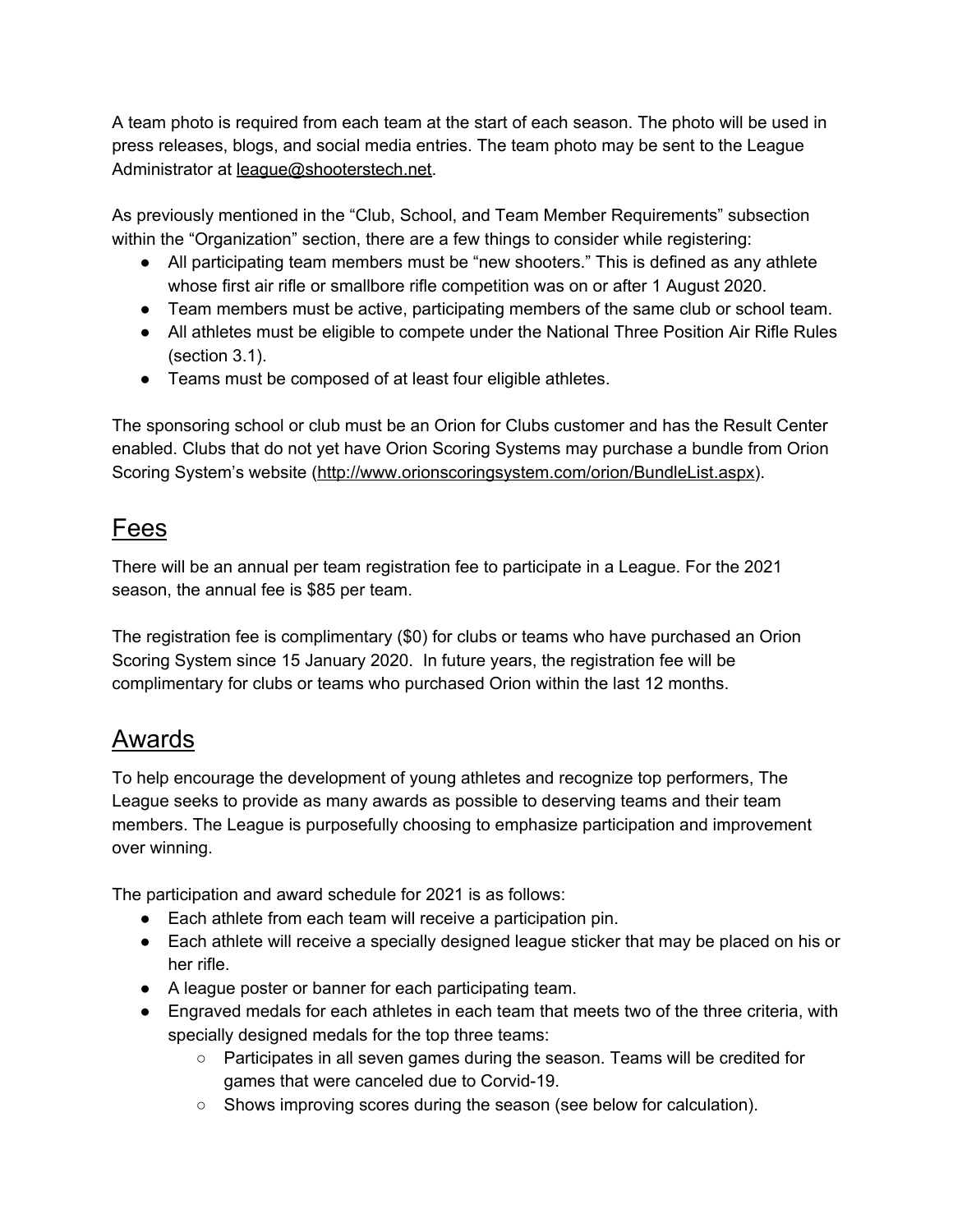- Wins 5 or more games during the season.
- A banner for each team that meets the above criteria.

Awards will not be provided to teams who have not paid their registration fees. Teams must participate in at least four games to be eligible for awards.

The "shows improving scores" criteria, listed above, is measured using the six best team scores from the season (lowest score is dropped) with Microsoft Excel's "LINEST" function. To meet the criteria, the slope result must be greater than 5.0 points per game.

For example, if a team shoots a 834, 828, 843, 830, 848, 862, 870, 856 in the eight game season, based on Excel LINEST function and dropping the lowest score, this team's improvement is measured at 5.4 points per game. Thus, this team meets the criteria.

#### Press Releases and Social Media Postings

To attract greater positive attention to the sport, to The League, and to the participating teams, Orion Scoring System will actively write and distribute press releases. Press releases will be prepared at least for each game during the regular season.

Orion Scoring System will also maintain a League Facebook page. The Facebook page will be used as a platform to promote The League, teams, and athletes by providing updates on results and other general postings about League news and updates. All coaches, athletes, parents, etc. are encouraged to share the Facebook page with friends, family, and basically anyone else! Because one of the key principles of The League is to increase the sport's spectator appeal, postings will include easily understood terminology. Consequently, those unfamiliar with the sport will be able to keep up with their friends and family competing in a league. The page can be found at [www.facebook.com/NationalAirRifleLeague](https://www.facebook.com/NationalAirRifleLeague).

Each team is required to provide one or more team photos. These photographs may be used as part of any press release, social media posting, or related news story. In addition, coaches and athletes may be asked to provide additional quotes, interviews, or photographs.

### Team Coach Responsibilities

Team coaches are responsible for the following:

- Conducting each game according to current National Standard Three-Position Air Rifle Rules.
- Scheduling each game within the time frame of the week, and submitting the scores to Orion by midnight Sunday each week.
- The correct use of Orion Scoring System.
- The correct use of Athena or other electronic scoring target system if used.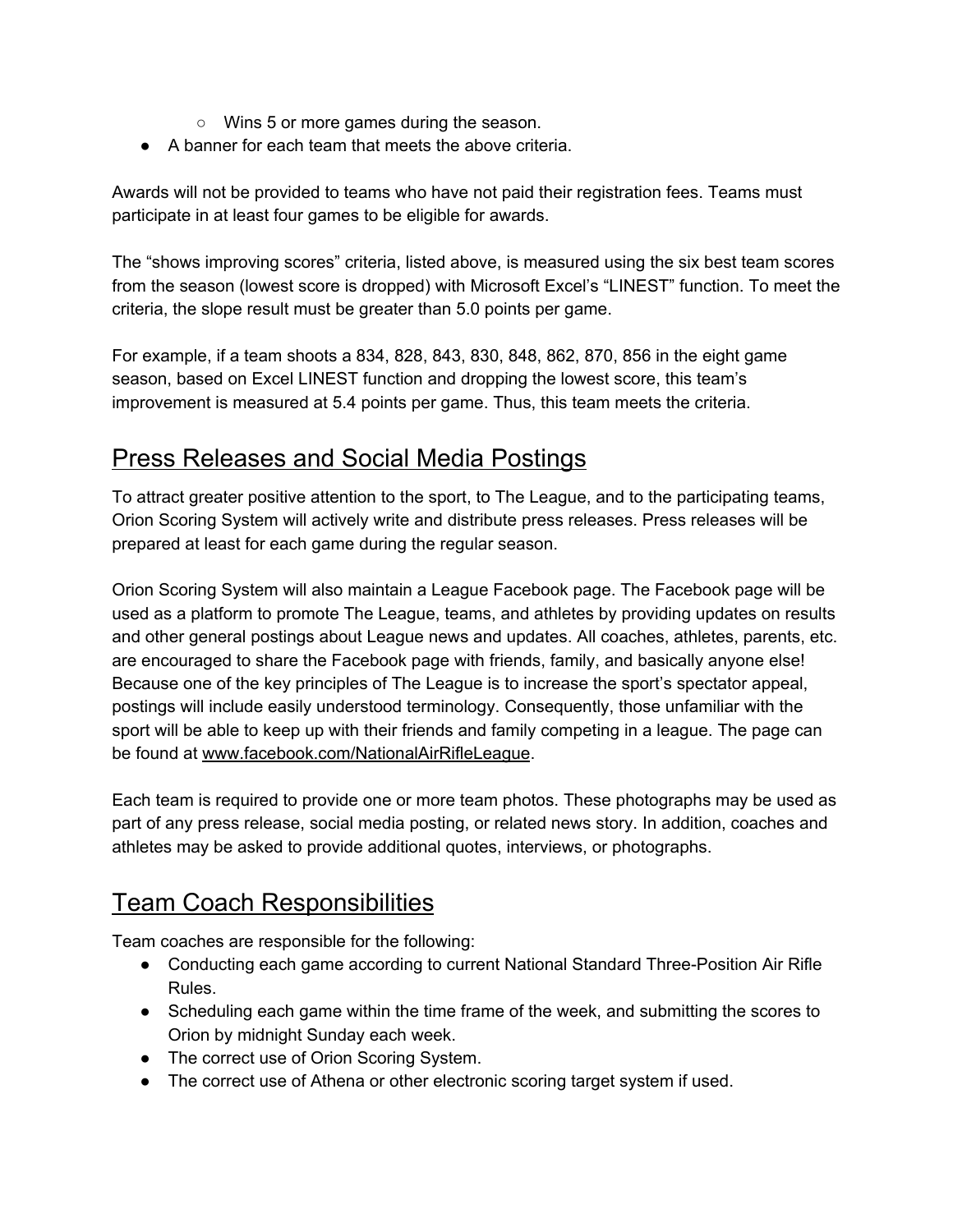- Contacting the League Administrator for any outstanding circumstance, such as a rule interpretation question, rule violation, or an outstanding circumstance causing a delay in reporting scores.
- The honesty and integrity of their competition procedures, their team members, and all team representatives.
- Being familiar with this league program and following all rules and procedures outlined within.
- Respect the privacy of other coaches in the league and use the shared coaches contact information list for league competition communication only.

Team coaches are encouraged, but not required, to attend a league webinar, to be held approximately one week prior to the start of the league. The exact date and time will be announced to all participating coaches approximately two weeks prior to the start of the league.

From time-to-time, team coaches may be asked to verify the scores they submit. Verification can be achieved through submitting the target images scored by Orion via the Orion cloud backup. Failure to provide verification will result in a DSQ for that game.

If any team is found to have intentionally manipulated any submitted score or intentionally or through negligence violated National Standard Three-Position Air Rifle Rules, all teams from that school or club will be immediately disqualified from the current season, and the school or club will have a three year ban on competing in any Orion League.

# **League Administrator**

The League Administrator is responsible for the conduct of each League season. This includes accepting team applications, seeding teams, scheduling games, monitoring game activity, and adjudicating any rules issues.

Reasonable deviations to League rules to accommodate the specific needs of a team will be allowed during the season if approved by the League Administrator. For example, the League Administrator would be authorized to allow an extension to report scores due to inclement weather or COVID-19 preventing a team from shooting one week.

League Administrator is authorized to cancel games if conditions warrant such action. For example, if a school is closed for a week or more due to an extreme weather event such as flooding or a tornado or COVID-19, the League Administrator may cancel games for that team.

The League Administrator is allowed to clarify league rules during the season. League rules, however, may only be changed between seasons. Based on feedback from team coaches and previous seasons' operations, the League Administrator is responsible for changing League rules between seasons to ensure that the League remains efficient, effective, and relevant. All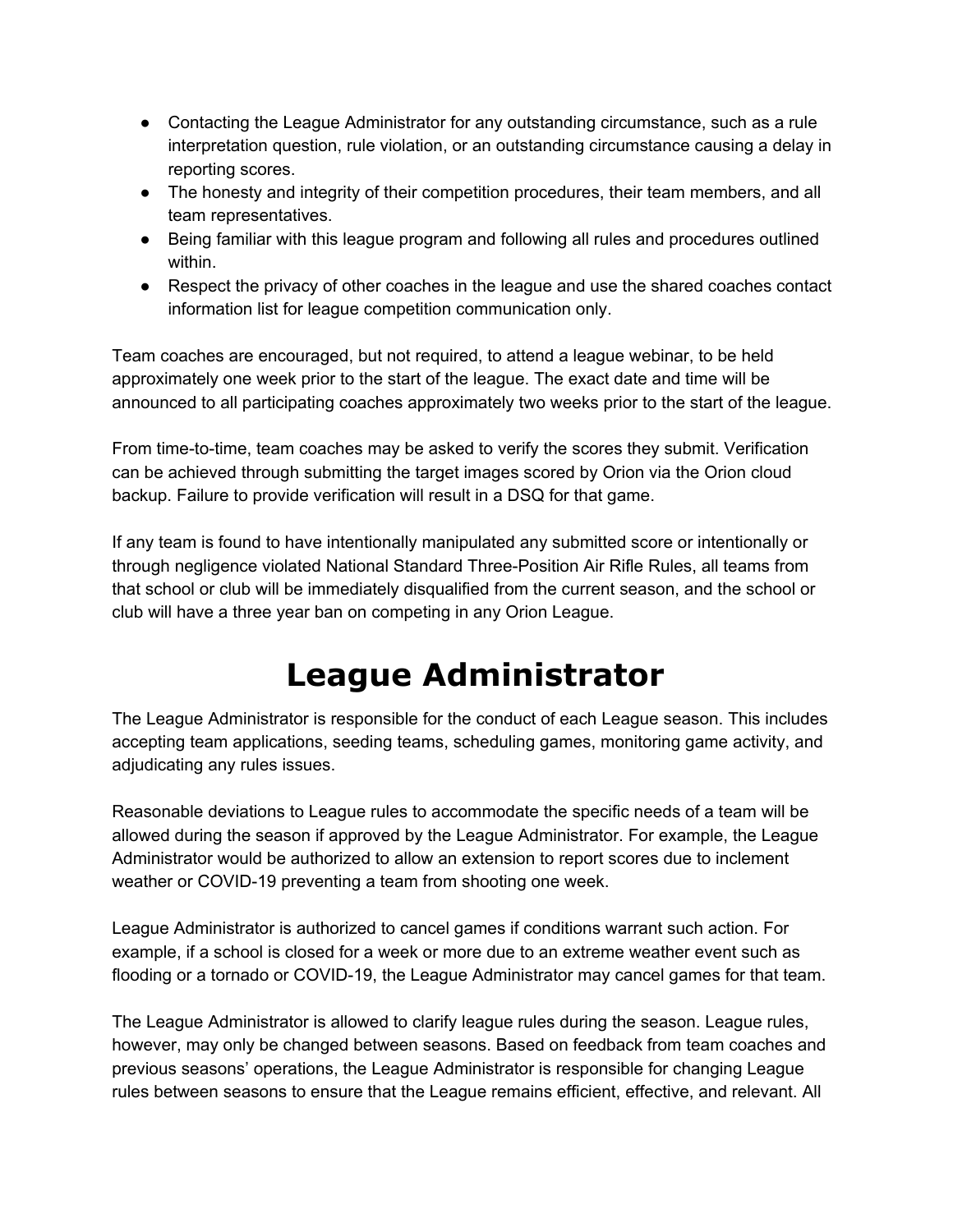changes will be made within this League Program. Team coaches are strongly encouraged to provide feedback to the League Administrator using the phone number or email address Below.

League Administrator responsibilities are held by Erik Anderson with Orion Scoring System. Contact information is as follows: Erik Anderson Orion Scoring System league@shooterstech.net (703) 596 0099

The following individuals will assist the League Administrator to fulfill his duties during the season.

- Greg Glatts
- Daniel Schekorra
- Zachary Snell

In the case of a written competition protest, the League Administrator will appoint a three member jury, consistent with rule 6.3 from the National Three-Position Air Rifle Council rulebook. The jury is responsible for adjudicating the protest and must base its findings only on the rules and the league program.

# **Conducting Your League Game**

There are three resources coaches may turn to learn how to conduct their league game using Orion.

General instructions for competing in a League Game our found on Orion's support website. <https://support.orionscoringsystem.com/index.html?how-do-i-compete-in-a-league-g.html>

The League's Instructions and Range Command manuals are available from the league's website, for both Sporter and Precision air rifle. Click on the images to below to open in your web browser.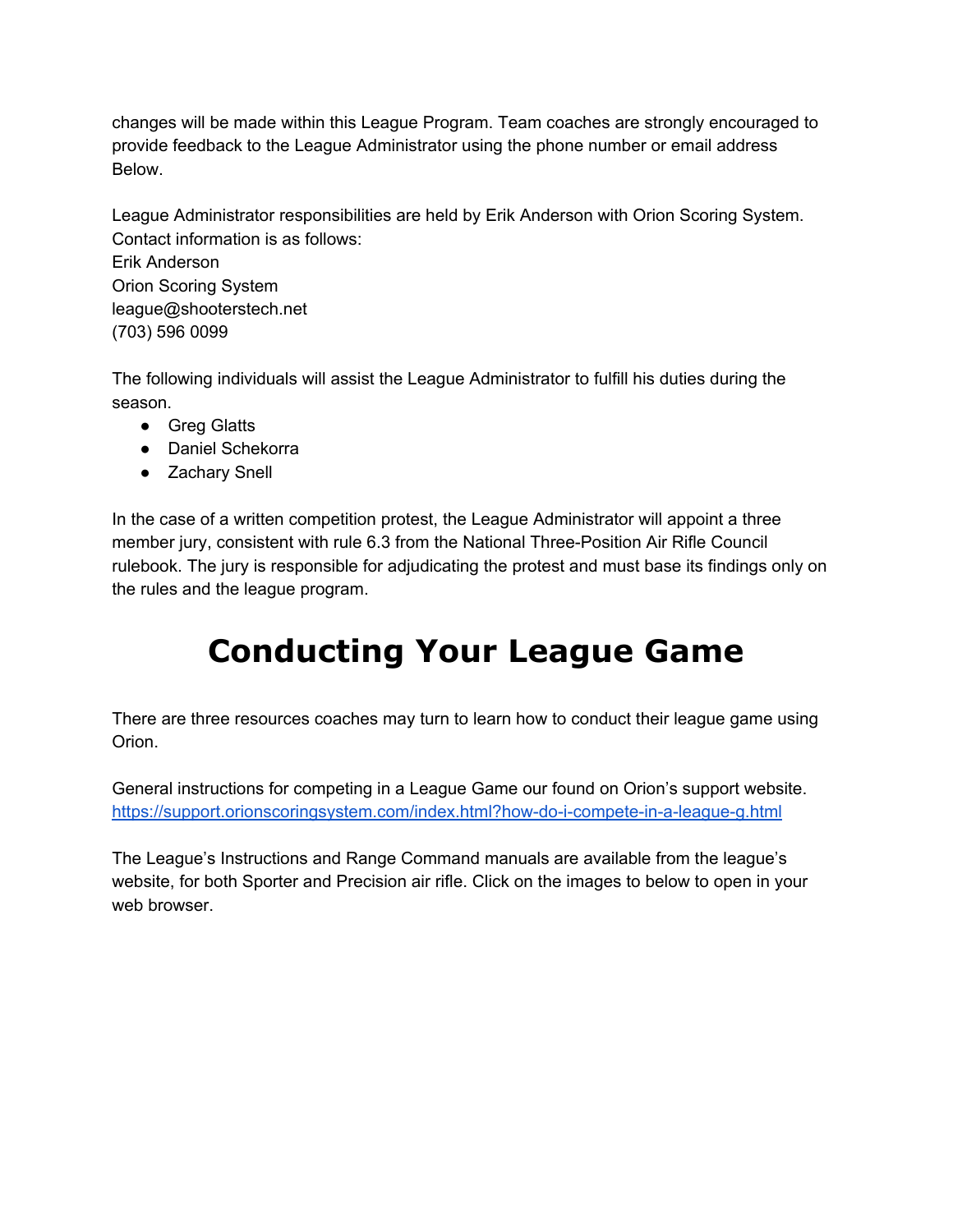

Finally, coaches are encouraged to watch our video on participating in a league game. Click on the image to below to open in your web browser.

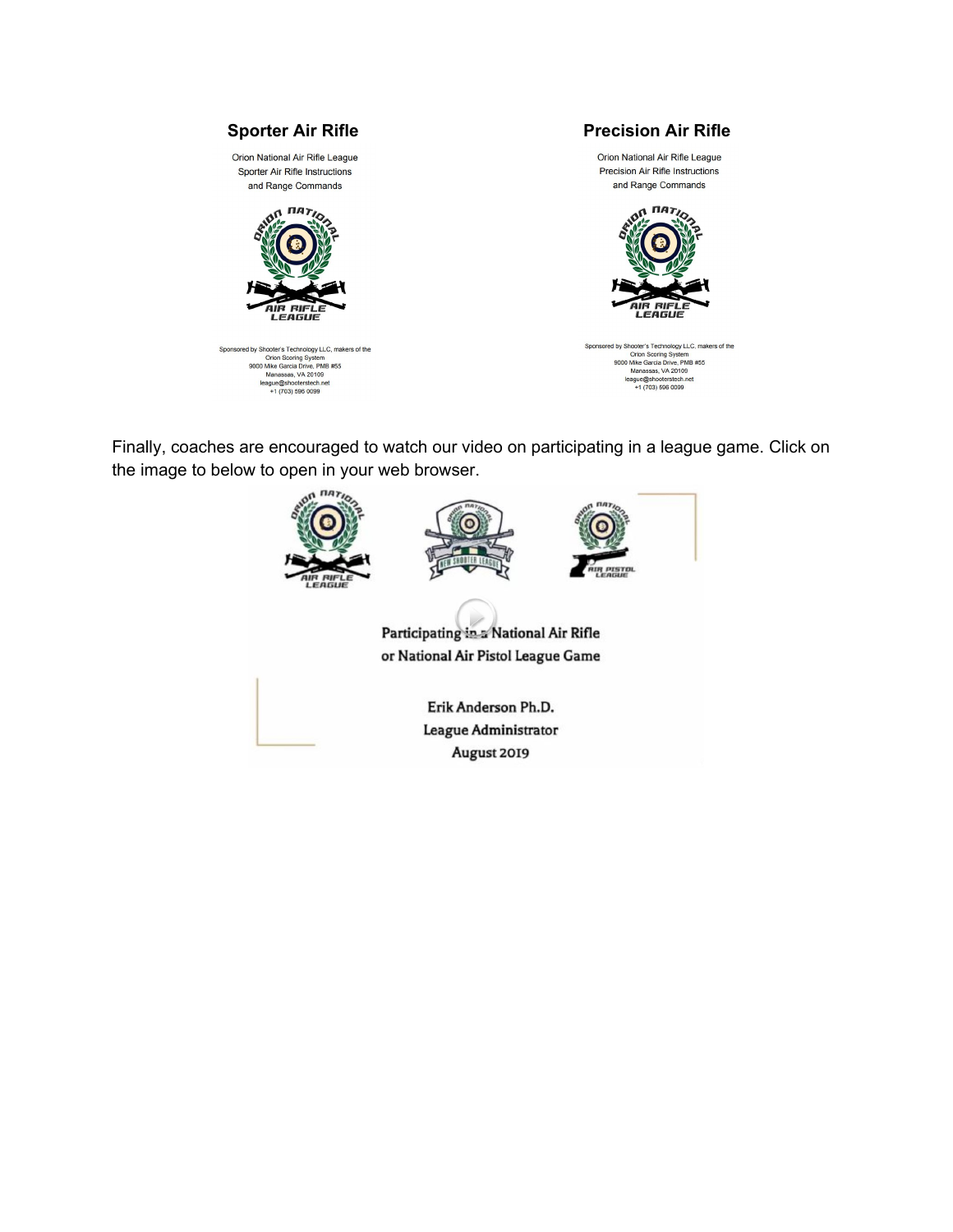# 2021 Orion National Air Rifle "New Shooter" League Registration Form

For more information, including the complete League Program or to register online visit national-leagues.com Registration Deadline is 15 January 2021

| <b>Shipping Address</b>                                                                                                                                                                             |                                                         |         |       |  |
|-----------------------------------------------------------------------------------------------------------------------------------------------------------------------------------------------------|---------------------------------------------------------|---------|-------|--|
| (Street Address)                                                                                                                                                                                    | (City)                                                  | (State) | (Zip) |  |
| The fee to compete in the 2021 season is \$85 per club/school. Please mail your team's check (made<br>payable to "Shooter's Technology LLC") and this registration form to Orion Scoring System at: | 9000 Mike Garcia Drive, PMB #55,<br>$M = - - - - - 1/2$ |         |       |  |

Manassas, VA 20109.

Number of athletes expected to compete:

On behalf of my team, athletes, and fellow coaches, we pledge to abide by the National Three-Position Air Rifle Rules, adhere to the National Air Rifle League program, and conduct ourselves with the highest ethical, moral, and sportsmanship standards in each game and throughout the season. I have read and understand the 2021 National Air Rifle "New Shooter" League Program, and I agree to follow the rules and regulations within it.

 $\_$  ,  $\_$  ,  $\_$  ,  $\_$  ,  $\_$  ,  $\_$  ,  $\_$  ,  $\_$  ,  $\_$  ,  $\_$  ,  $\_$  ,  $\_$  ,  $\_$  ,  $\_$  ,  $\_$  ,  $\_$  ,  $\_$  ,  $\_$  ,  $\_$  ,  $\_$ 

(Coach's Signature) (Date)